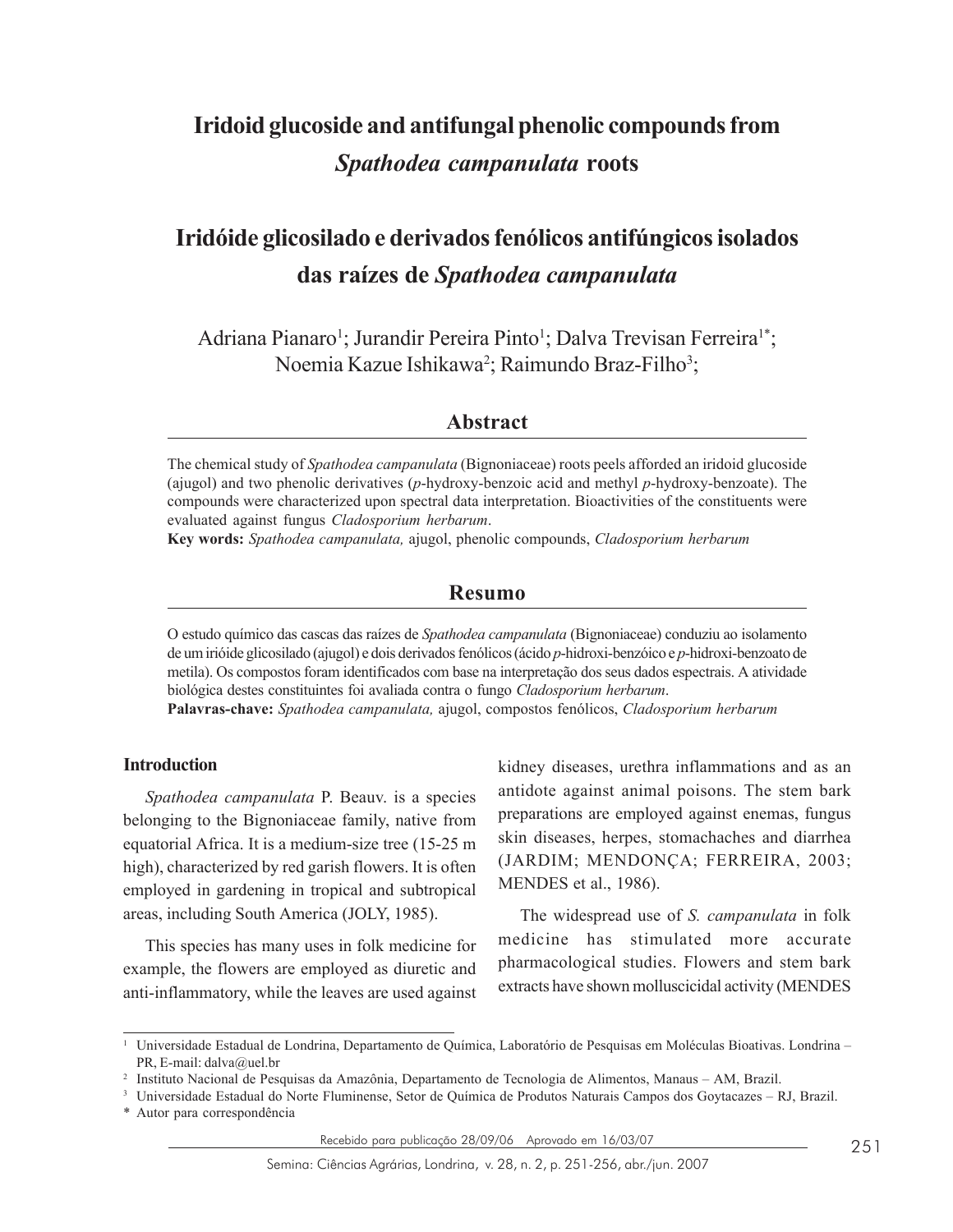et al., 1986). Hypoglycemic, anti-HIV and antimalarial activities were also observed in stem bark extracts (NIYONZIMA et al., 1999; MAKINDE; AMUSAN; ADESOGAN, 1988).

Several phytochemical studies were performed with different parts of *S. campanulata*, including stem barks, leaves, flowers and fruits. Spathodic acid, steroids, saponins, ursolic acid, tomentosolic acid and pectic substances have ever been isolated from the stem bark (NIYONZIMA et al., 1999; NGOUELA et al., 1990; NGOUELA; TSAMO; SONDENGAM, 1988; AMUSAN; MSONTHI; MAKHUBU, 1995; AMUSAN; ADESOGAN; MAKINDE, 1996). The leaves have furnished spathodol, caffeic acid, other phenolic acids and flavonoids (NGOUELA et al., 1991; SUBRAMANIAN; SULOCHANA; NAGARAJAN, 1973; EL-HELA, 2001a; EL-HELA, 2001b), while the fruits contain poliphenols, tanins, saponins and glucosides (AMUSAN; MSONTHI; MAKHUBU, 1995). Banerjee and De (2001) showed the presence of anthocyanins in flowers of *S. campanulata* and Petacci et al.(1998) related that the floral nectar contains a complex mixture of triterpenoids and steroids. No chemical investigations on the roots of this plant were found in the literature. Thus, this work aimed to isolate and characterize constituents from the external part of the roots of *S. campanulata*, and evaluate their qualitative fungitoxic activity against *Cladosporium herbarum* CCT 0279.

## **Materials and Methods**

**Equipments.** Gas Chromatography-Mass Spectrometry (GC-MS ) analysis were carried out on a 17-A Shimadzu equipment, column DB1 30 m x 0.25 mm x 0.25 mm film, detector operating in electron impact mode at 70 eV. IR spectra were obtained from a Shimadzu FTIR 8300 spectrometer using KBr (Merck) as sample support. NMR spectral data were recorded on Jeol spectrometer (400 MHz – *<sup>1</sup>* H and 100 MHz  $-$  <sup>13</sup>C) using MeOH-d4 or CDCl<sub>3</sub> as solvents. TMS (*d* 0.0 ppm) or residual solvent signals were used as reference peaks. Analysis and purification steps were carried out on High Performance Liquid Chromatography (HPLC) Shimadzu LC-6AD, UV-VIS 254nm detector model SPD-10A, coupled to a preparative column Keystone Scientific, 250 x 20mm (silica), and ethyl acetate as mobile phase.

**Biological Material.** *S. campanulata* roots were collected at the campus of State University of Londrina {UEL), Londrina, Paraná, Brazil, 2002. A voucher specimen was deposited at UEL herbarium. *Cladosporium herbarum* CCT 0279 was maintained in solid malt extract medium, under refrigeration (5ºC).

**Isolation of Ajugol (1).** External membranes taken from the roots  $(262.0 \text{ g})$  were dried at 50 °C, under air circulation. The dried material was exhaustively extracted with ethanol and the crude ethanolic extract was partitioned with methanol, yielding 26.2 g. The methanolic partition was purified in silica gel (189 g) column chromatography, with a mixture of dichloromethane: ethyl acetate: methanol (50 : 25 : 5) as solvent. 127 fractions were obtained, with 125 ml each one. Fractions 36-84 (5.32 g) were grouped and purified by column chromatography using Sephadex LH-20 as stationary phase and methanol as solvent, followed by microcrystalline cellulose column chromatography, with solvents dichloromethane, acetone, methanol and glacial acetic acid in increasing polarity. Fractions were grouped by relatedness in Thin-layer chromatography (TLC) analysis. Further purification was carried out using semi-preparative HPLC (conditions described above).

**Isolation of Phenolic Constituents (2) and (3).** Fresh root peels (922.05 g) were added to a saturated  $\text{Na}_2\text{CO}_3$  aqueous solution (1800 mL) and remained without stirring for 24 hours at room temperature, followed by paper filtration. Aqueous HCl (6 M) was added to the filtered solution, until pH 1. A brown precipitate was formed. The solution was filtered and the supernatant was extracted with ethyl acetate (1000 mL). The organic layer was dried over anhydrous sodium sulfate, followed by filtration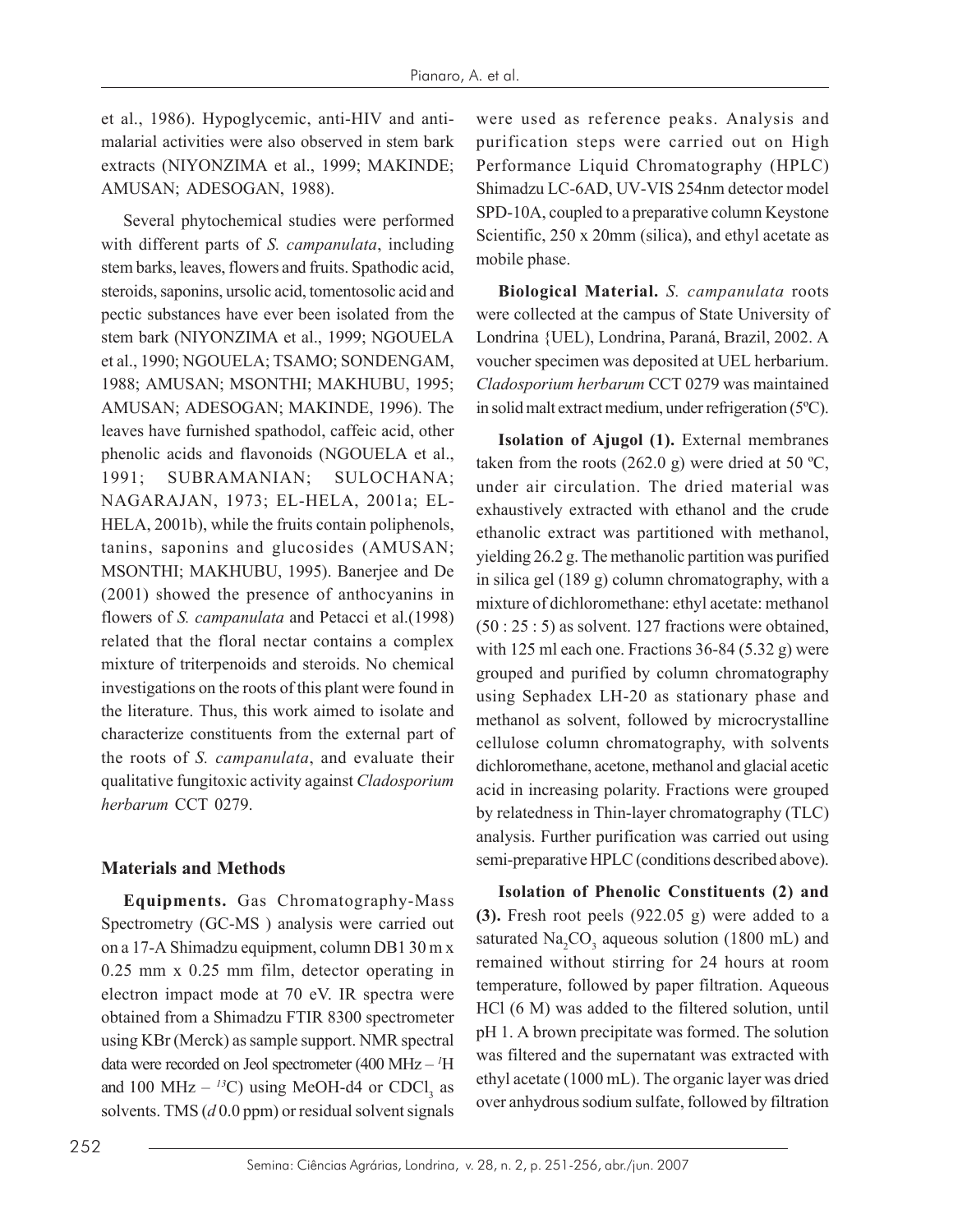and concentration under reduced pressure. The crude material was partitioned with ethanol (10 x 20 mL) and the ethanolic partition was purified by preparative TLC (ethyl acetate/methanol 9/1), followed by Sephadex LH-20 column chromatography using methanol as mobile phase. The compounds were isolated as crystalline solids.

**Methyl** *p-***hydroxybenzoate (2).** GC-MS (IE, 70 eV)  $m/z$ : 152 (M<sup>+</sup>), 121, 93, 65. IR (KBr): 3600-3000 (large, n<sub>O-H</sub>), 3027 (n<sub>C-H</sub> sp<sup>2</sup>), 2950 (n<sub>C-H</sub> sp<sup>3</sup>), 1686 (n<sub>C=O</sub>), 1635, 1616 and 1585 (n<sub>C=C</sub>), 1439 (d<sub>CH3</sub>), 1289 ( $n_{C_1}$ , phenol), 1233, 1164 and 1103 cm<sup>-1</sup> ( $n_{C_1}$ ) ester). <sup>1</sup>H-NMR (400 MHz, CDCl<sub>3</sub>, TMS): 6.85 (d, H-4 and H-6, 2H, *J* 8.4 Hz), 7.95 (d, H-3 and H-7, 2H, *J* 8.4 Hz), 5.30 ppm (s, OH), 3.88 ppm (s, 3H, –OMe).

*p***-hydroxybenzoic acid (3)**. 13C-NMR (100 MHz, MeOH-d4): 170.07 (C-1), 163.36 (C-5), 132.99 (C-3 and C-7), 122.73 (C-2), 116.03 (C-4 and C-6) ppm. 1 H-NMR (400 HMz, MeOH-d4): 7.86 (H-3 and H-7, m), 6.80 (H-4 and H-6, m) 5.48 (H-1, s), 4.87 (H-5, s).

**Fungitoxic Activity Evaluation**. Solutions of compounds (**1**), (**2**) and (**3**) were applied alone in TLC plate (Merck aluminum TLC silica gel sheets,

 $F_{254}$ ), corresponding to the amount of 100 µg/spot. The fungitoxic ethyl acetate extract of *Flammulina velutipes* micellium was used as positive control (ISHIKAWA et al., 2001). The plate was then developed with  $CH_2Cl_2$ :MeOH 4:1 and the spots were visualized under ultraviolet light  $(\lambda = 254$ nm). Then, a spore suspension of *C. herbarum* CCT 0279 in a glucose-mineral salts medium was sprayed over the developed TLC plate, which was incubated at 28ºC under humid conditions. After 5 days incubation time, the fungal growth was evaluated over the plate (POMINI et al., 2006; HOMANS; FUCHS, 1970).

#### **Results and Discussion**

From dried extracts of *S. campanulata* root peels, a highly polar compound (2.00 mg) was isolated and identified as ajugol (**1**), an iridoid glucoside. The identification was carried out by NMR  $^1H/^{13}C$ spectroscopic data (Table 1) interpretation, including bi-dimensional experiments as <sup>1</sup>H-<sup>1</sup>H correlation (COSY), long-range 1 H-13C correlation (HMQC) and NOESY, allowing also relative stereochemistry characterization by literature comparison (NISHIMURA et al., 1988) (Figure 1).



**Figure 1.** Compounds isolated from *S. campanulata* root peels.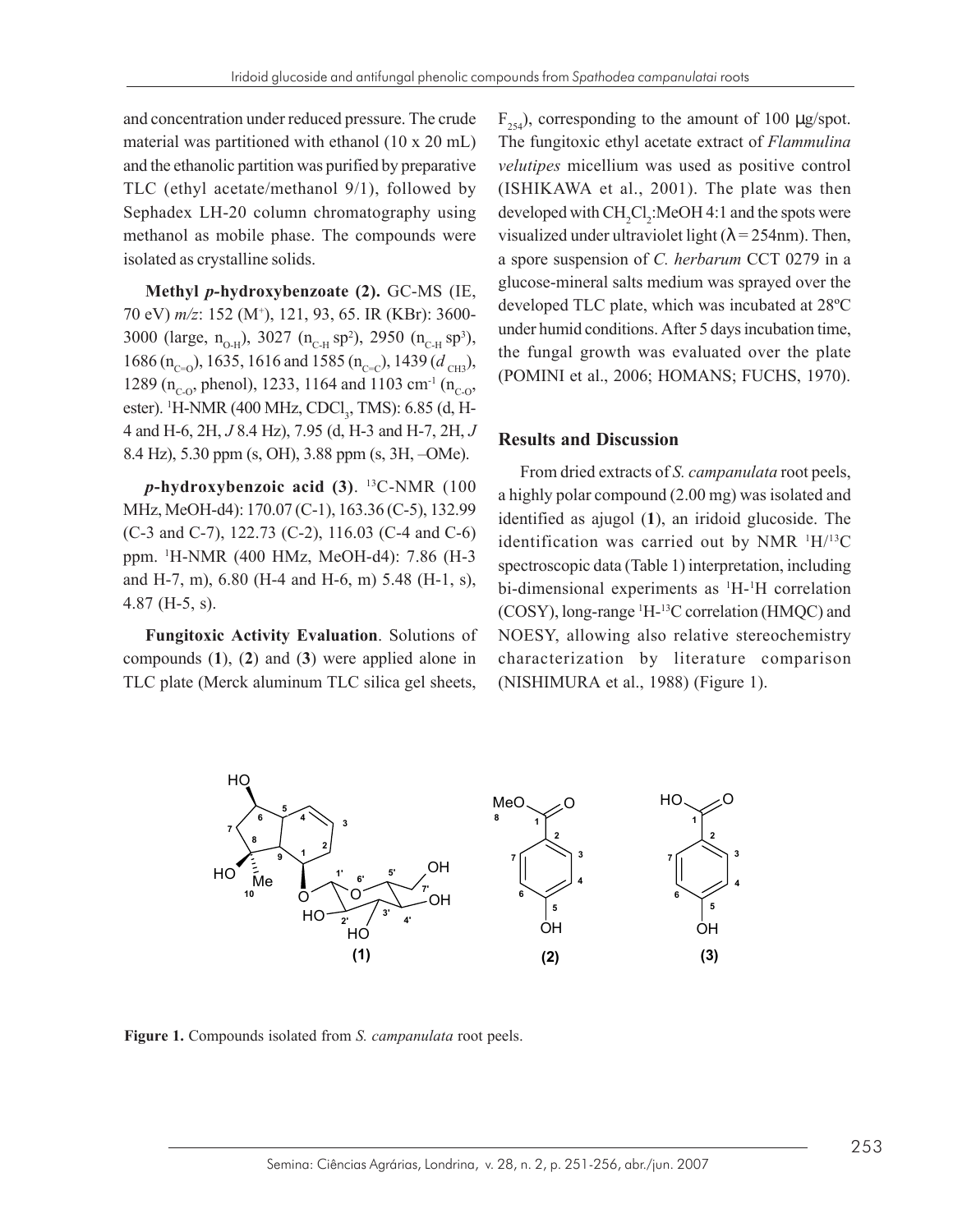| C                | $\delta_{\!\scriptscriptstyle\mathrm{C}}$ | $\delta_{\rm H}$              | C           | $\delta_{\!\scriptscriptstyle\rm C}$ | $\delta_{\!\scriptscriptstyle\mathrm{H}}$ |
|------------------|-------------------------------------------|-------------------------------|-------------|--------------------------------------|-------------------------------------------|
|                  | 93.73                                     | 5.45 (d, $J$ 2.2)             | 10          | 25.24                                | 1,31(s)                                   |
| 3                | 140.44                                    | 6.15 (dd, $J$ 6.4, 2.2)       | 1'          | 99.43                                | 4.63 (d, $J(8.0)$ )                       |
| $\boldsymbol{4}$ | 105.92                                    | $4.82$ (m)                    | $2^,$       | 74.80                                | $3.19$ (dd, $J9.2$ , 8.0)                 |
| 5                | 41.27                                     | $2.72$ (m)                    | 3'          | 77.80                                | $3.34$ (m)                                |
| 6                | 77.78                                     | 3.91 (ddd, $J$ 5.6, 4.8, 2.9) | $4^{\circ}$ | 71.70                                | $3.27$ (m)                                |
| 7                | 50.04                                     | $1.78$ (dd, $J$ 13.4, 4.8);   | 5'          | 78.00                                | $3.30$ (m)                                |
|                  |                                           | $2.03$ (dd, $J$ 13.4, 5.6)    |             |                                      |                                           |
| 8                | 79.45                                     |                               | 7,          | 62.90                                | $3.65$ (dd, $J11.8$ , 2.2)                |
|                  |                                           |                               |             |                                      | 3.91 (ddd, $J$ 5.6, 4.8, 2.9).            |
| $\mathbf 0$      | 51.81                                     | $2.54$ (dd, $J9.4$ , 1.9)     |             |                                      |                                           |

**Table 1.** <sup>1</sup>H and <sup>13</sup>C-NMR chemical shift assignments for compound (1) (400 MHz for <sup>1</sup>H NMR and 100 MHz for <sup>13</sup>C NMR, MeOH-d4, TMS).\*

 $*\delta$  in ppm and *J* in Hertz. Splitting pattern is as follow:  $d$  – dublet; dd – double-dublet, m – multiplet, ddd – doubledouble-doublet.

The iridoid ajugol (**1**) has been isolated from plants belonging to the Bignoniaceae family, as *Crescentia cujete* L. and *Kigela pinnata* DC., both employed in folk medicine against stomach disorders (GOUDA et al., 2003; KANEKO et al., 1997).

Acid-base extraction of fresh *S. campanulata* root peels and exhaustive purification yielded two phenolic compounds, identified as methyl *p*-hydroxybenzoate (**2**) and *p*-hydroxy-benzoic acid (**3**). Both phenolic constituents exhibited an evident aromatic 1,4 substitution pattern in 1 H-NMR spectra. The presence of compound (**3**) was already reported in the leaves of *S. campanulata* (EL-HELA, 2001a).

The biological profile of compounds (**1**), (**2**) and (**3**) against the fungus *Cladosporium herbarum* CCT 0279 was evaluated by bioautography on thin layer chromatoplate (HOMANS; FUCHS, 1970; POMINI et al., 2006). The biological activity was qualitatively accessed by clear zones over active substances, without fungal development. The compound (**1**) did not exhibit any mortality against *C. herbarum*, while phenolic constituents (**2**) and (**3**) displayed biological activity.

The antibacterial properties of *p*-hydroxy-benzoic acid (**3**) against Gram-positive bacteria were previously reported (GARCIA; MARHUENDA, 1985). Esters of *p*-hydroxy-benzoic acid (parabenes)

are widely used as antimicrobial agents, employed in food and drug preservation in several countries, mainly against fungi (DAVIDSON; BRANEN, 1993). Probably, the phenolic derivatives produced in *S. campanulata* roots are defensive substances of this plant against fungi, similar fungitoxic properties that were observed in vitro.

In conclusion, this work described the first phytochemical survey on the roots of *S. campanulata.* Three substances were identified, two of them never isolated from other parts of the plant (**1** and **2**). We believe that the phenolic derivatives could play an important role in root tissues in defensive mechanisms against fungi and other organisms in tropical soil, however, this hypothesis deserves further studies.

#### **References**

AMUSAN, O. O. G.; ADESOGAN, E. K.; MAKINDE, J. M. Antimalarial active principles of *Spathodea campanulata* stem bark. *Phytotherapy Research*, London, v.10, n.8, p.692-693, 1996.

AMUSAN, O. O. G.; MSONTHI, J. D.; MAKHUBU, L. P. Molluscicidal activity of *Spathodea campanulata, Andrachne ovalis, Phytolacca dodecandra* and *Hypoxis rooperi*. *Fitoterapia*, Amsterdam, v.66, p.113-116, 1995.

BANERJEE, A.; DE, B. Anthocyanins in some flowers of West Bengal. *Journal of Medicinal and Aromatic Plant Science*, Lucknow, v.23, p.600-604, 2001.